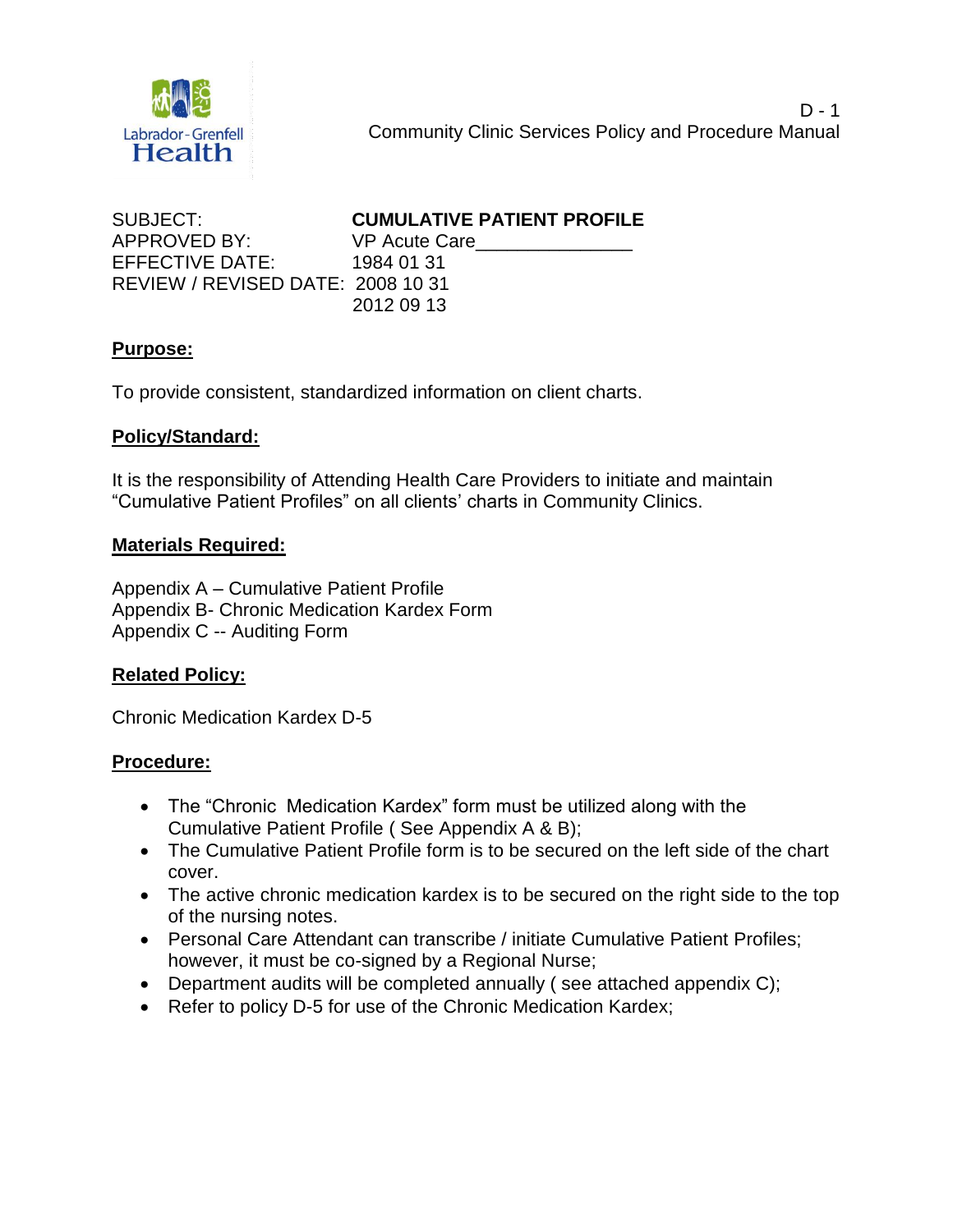

# **Reference:**

Community Clinics Policy and Procedure Manual Chronic Medication Kardex – Policy D-5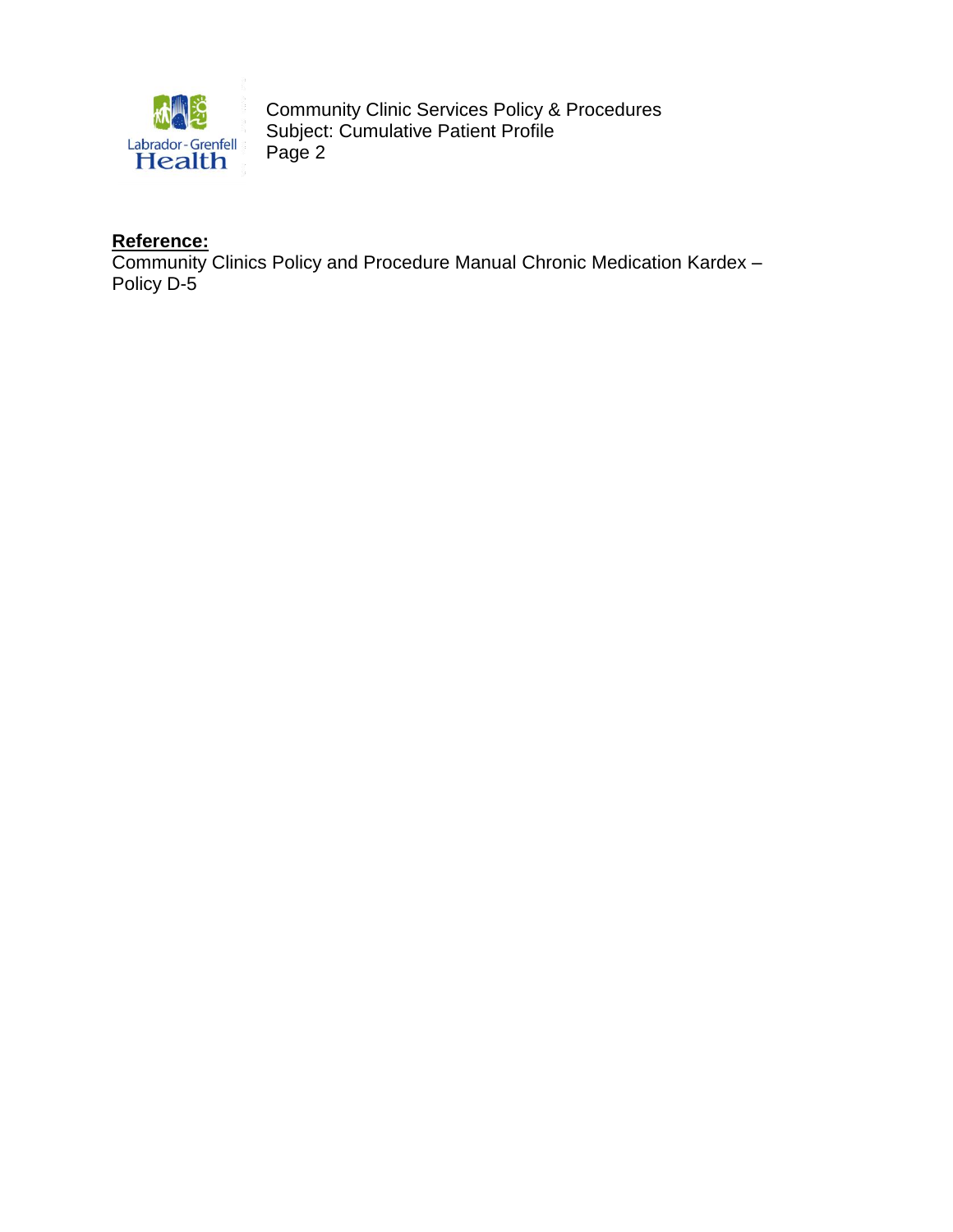

| <b>General Information</b>                       |     |  |      |  |      |  | <b>Demographic Data</b>                                            |       |  |  |  |  |  |  |
|--------------------------------------------------|-----|--|------|--|------|--|--------------------------------------------------------------------|-------|--|--|--|--|--|--|
| Allergies/Adverse Drug Reactions:                |     |  |      |  |      |  |                                                                    |       |  |  |  |  |  |  |
|                                                  |     |  |      |  |      |  |                                                                    |       |  |  |  |  |  |  |
|                                                  |     |  |      |  |      |  | Surname ____________ Name ______________ Maiden Name _____________ |       |  |  |  |  |  |  |
|                                                  |     |  |      |  |      |  | <b>DOB</b>                                                         |       |  |  |  |  |  |  |
| Reaction Description:<br>Blood Type: ___________ |     |  |      |  |      |  | <b>MCP</b>                                                         |       |  |  |  |  |  |  |
|                                                  |     |  |      |  |      |  |                                                                    |       |  |  |  |  |  |  |
|                                                  | Y/N |  | Date |  |      |  | <b>Next Of Kin</b>                                                 |       |  |  |  |  |  |  |
| History of TB                                    |     |  |      |  |      |  | <b>Address</b>                                                     |       |  |  |  |  |  |  |
| PPD Positive<br>Hepatitis A/B/C                  |     |  |      |  |      |  |                                                                    |       |  |  |  |  |  |  |
| <b>MRSA Positive</b>                             |     |  |      |  |      |  | <b>Phone Number</b>                                                |       |  |  |  |  |  |  |
| <b>DNR</b> status                                |     |  |      |  |      |  |                                                                    |       |  |  |  |  |  |  |
| <b>AHCD</b>                                      |     |  |      |  |      |  |                                                                    |       |  |  |  |  |  |  |
|                                                  |     |  |      |  |      |  |                                                                    |       |  |  |  |  |  |  |
| <b>Social &amp; Environmental History</b>        |     |  |      |  |      |  | <b>Significant Family History</b>                                  |       |  |  |  |  |  |  |
| (i.e. Lifestyle, hobbies, occupation)            |     |  |      |  |      |  |                                                                    |       |  |  |  |  |  |  |
| Occupation :                                     |     |  |      |  |      |  |                                                                    |       |  |  |  |  |  |  |
|                                                  |     |  |      |  |      |  |                                                                    |       |  |  |  |  |  |  |
| Marital Status:                                  |     |  |      |  |      |  |                                                                    |       |  |  |  |  |  |  |
|                                                  |     |  |      |  |      |  |                                                                    |       |  |  |  |  |  |  |
|                                                  |     |  |      |  |      |  |                                                                    |       |  |  |  |  |  |  |
| Smoking : $Y_N$ Amt<br>ETOH : $Y_N$ N            |     |  |      |  |      |  |                                                                    |       |  |  |  |  |  |  |
|                                                  |     |  |      |  |      |  |                                                                    |       |  |  |  |  |  |  |
| <b>Preventative Health Interventions</b>         |     |  |      |  |      |  | <b>Surgical/OBS History</b>                                        |       |  |  |  |  |  |  |
| (Note Date Completed)                            |     |  |      |  |      |  |                                                                    | Date: |  |  |  |  |  |  |
| Dates                                            |     |  |      |  |      |  |                                                                    |       |  |  |  |  |  |  |
| Tetanus<br>Toxoid                                |     |  |      |  |      |  |                                                                    |       |  |  |  |  |  |  |
| Pneumovaccine                                    |     |  |      |  |      |  |                                                                    |       |  |  |  |  |  |  |
|                                                  |     |  |      |  |      |  |                                                                    |       |  |  |  |  |  |  |
|                                                  |     |  |      |  |      |  |                                                                    |       |  |  |  |  |  |  |
|                                                  |     |  |      |  |      |  |                                                                    |       |  |  |  |  |  |  |
|                                                  |     |  |      |  |      |  |                                                                    |       |  |  |  |  |  |  |
| <b>Active Chronic Conditions</b>                 |     |  |      |  | Date |  |                                                                    |       |  |  |  |  |  |  |
|                                                  |     |  |      |  |      |  |                                                                    |       |  |  |  |  |  |  |
|                                                  |     |  |      |  |      |  |                                                                    |       |  |  |  |  |  |  |
|                                                  |     |  |      |  |      |  |                                                                    |       |  |  |  |  |  |  |
|                                                  |     |  |      |  |      |  |                                                                    |       |  |  |  |  |  |  |
|                                                  |     |  |      |  |      |  |                                                                    |       |  |  |  |  |  |  |
|                                                  |     |  |      |  |      |  |                                                                    |       |  |  |  |  |  |  |
|                                                  |     |  |      |  |      |  |                                                                    |       |  |  |  |  |  |  |
|                                                  |     |  |      |  |      |  |                                                                    |       |  |  |  |  |  |  |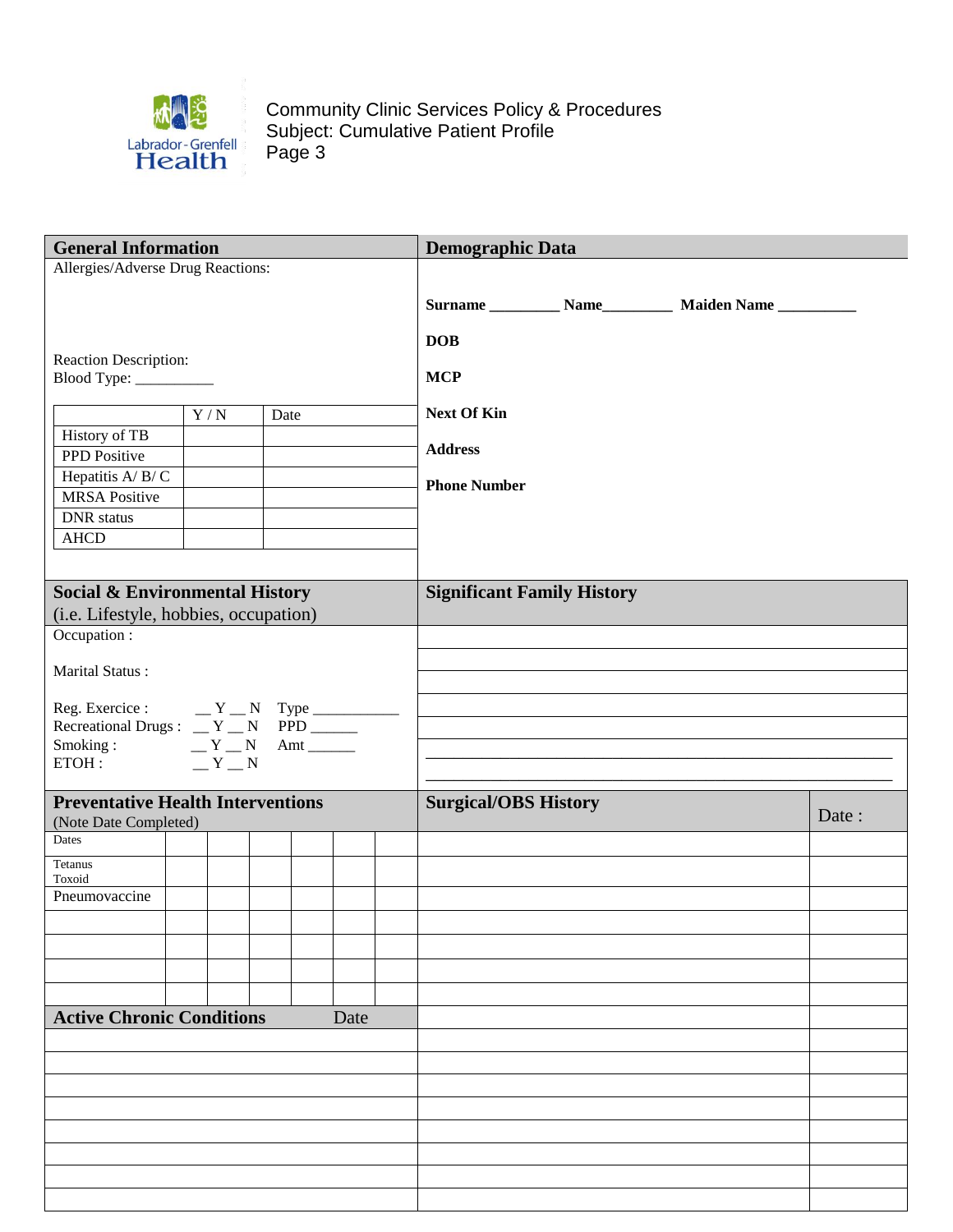

## **Appendix B**



# **Community Clinics Chronic Medication Kardex**

**Patient's Name: DOB: MCP: Drug Plan #: Allergies:**

# **Box Number:**

|                                                 |                                           |                                                                                                                                                                                                                                                                                                                                                                            |  |  | PAN INIIINAI |  |  |  |  |  |  |  |
|-------------------------------------------------|-------------------------------------------|----------------------------------------------------------------------------------------------------------------------------------------------------------------------------------------------------------------------------------------------------------------------------------------------------------------------------------------------------------------------------|--|--|--------------|--|--|--|--|--|--|--|
| <b>Date</b><br>Ordered/<br>Ordering<br>Provider | Medication & dosage/ route<br>& frequency | Each time a medication is refilled:<br>1. Write the date in the grey box below (refer to example).<br>2. Write the number of meds dispensed in the top white box, your initials in the<br>middle white box, and the amount of refills remaining in the bottom white box.<br>3. Put an X in the remaining boxes under the date if no other meds were dispensed<br>that day. |  |  |              |  |  |  |  |  |  |  |
|                                                 |                                           |                                                                                                                                                                                                                                                                                                                                                                            |  |  |              |  |  |  |  |  |  |  |
|                                                 |                                           |                                                                                                                                                                                                                                                                                                                                                                            |  |  |              |  |  |  |  |  |  |  |
|                                                 |                                           |                                                                                                                                                                                                                                                                                                                                                                            |  |  |              |  |  |  |  |  |  |  |
|                                                 |                                           |                                                                                                                                                                                                                                                                                                                                                                            |  |  |              |  |  |  |  |  |  |  |
|                                                 |                                           |                                                                                                                                                                                                                                                                                                                                                                            |  |  |              |  |  |  |  |  |  |  |
|                                                 |                                           |                                                                                                                                                                                                                                                                                                                                                                            |  |  |              |  |  |  |  |  |  |  |
|                                                 |                                           |                                                                                                                                                                                                                                                                                                                                                                            |  |  |              |  |  |  |  |  |  |  |
|                                                 |                                           |                                                                                                                                                                                                                                                                                                                                                                            |  |  |              |  |  |  |  |  |  |  |
|                                                 |                                           |                                                                                                                                                                                                                                                                                                                                                                            |  |  |              |  |  |  |  |  |  |  |
|                                                 |                                           |                                                                                                                                                                                                                                                                                                                                                                            |  |  |              |  |  |  |  |  |  |  |
|                                                 |                                           |                                                                                                                                                                                                                                                                                                                                                                            |  |  |              |  |  |  |  |  |  |  |

See back of form for detailed instructions and signature verification.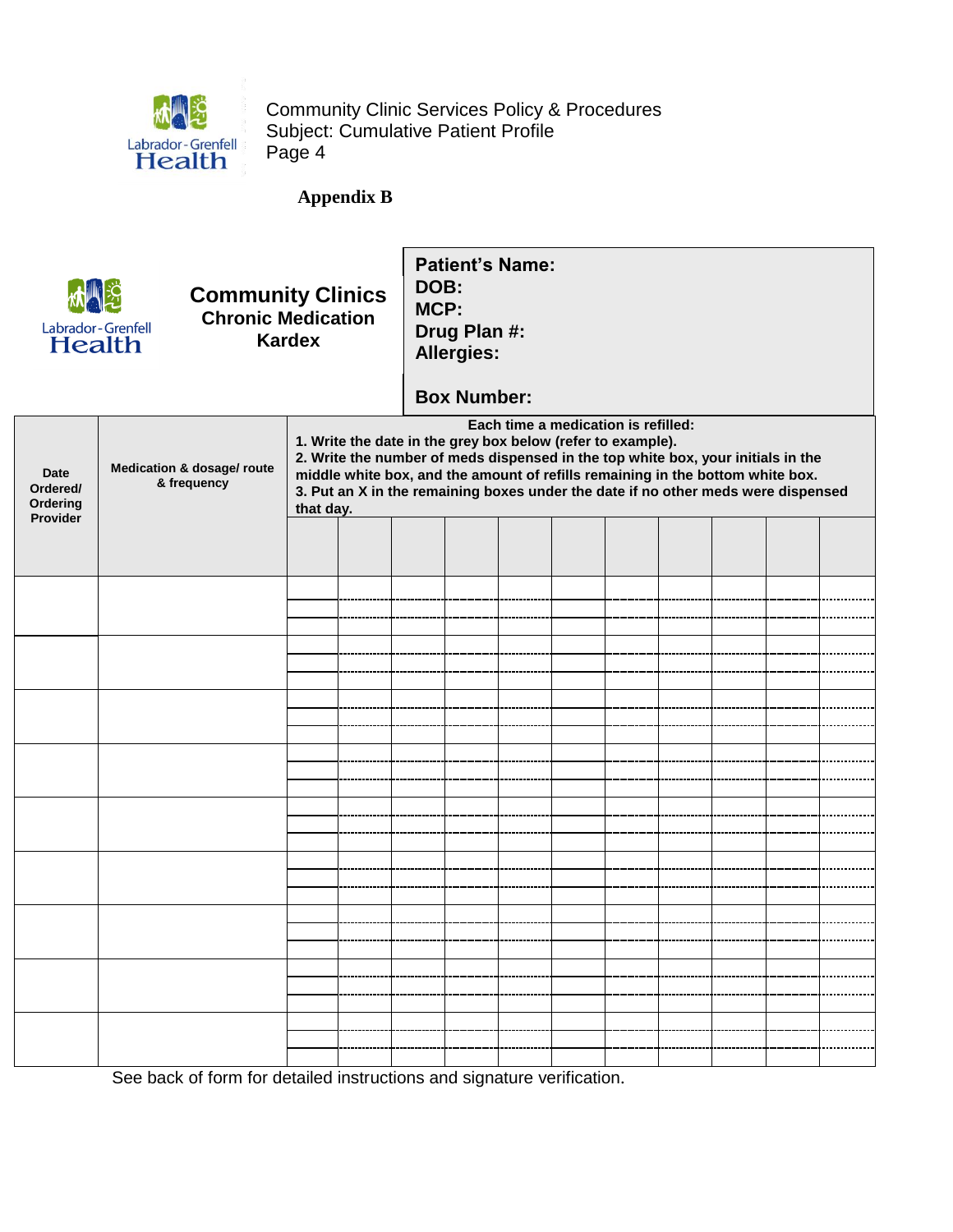

## **Signature Verification**

| <b>Nurse's Name</b> | <b>Nurse's Signature</b> | <b>Initials</b> |
|---------------------|--------------------------|-----------------|
|                     |                          |                 |
|                     |                          |                 |
|                     |                          |                 |
|                     |                          |                 |
|                     |                          |                 |

# **Chronic Medication Kardex Guidelines**

- 1. The Chronic Medication Kardex is to be used in conjunction with SOAP documentation in the client's medical record. As well to clearly document client instructions provided, possible drug interactions, follow up blood work required and follow-up appointments.
- 2. Use addressograph (if available) for documenting client demographics.
- 3. Write in the date that the medication was ordered and the ordering provider.
- 4. Use only generic medication names on the form.
- 5. Enter each new prescription as a new entry on the Chronic Medication Kardex regardless of previous prescription entries for the same medications / dosages.
- 6. Write the date of dispensing in the grey box (refer to example on the Chronic Medication Kardex).
- 7. Write the number of medications dispensed in the top white box, your initials in the middle box, and number of current medication refills remaining in the bottom box.
- 8. Put an X in the remaining boxes to show that no other medications were dispensed that day.
- 9. Document on the chronic medication kardex the prescription as written( see example)
- 10.Document in the client's medical record if the dosage of medication dispensed is different from the prescription dosage that is written on the chronic medication kardex. Circle the change on the chronic medication kardex and document what information was provided to the client.
- 11.Write your name, sign your signature and initials in the "signature verification box" on the Chronic Medication Kardex.
- 12.Document discontinued medications by placing a line through the medication box and writing discontinued in the area as well as the date and your initials.
- 13.Once the Chronic Medication Form is fully completed, file in the "Consults" section of the client's medical record.
- 14.Refer to Chronic Medication Kardex Policy D-5 in the Community Clinic Services Policy and Procedure Manual